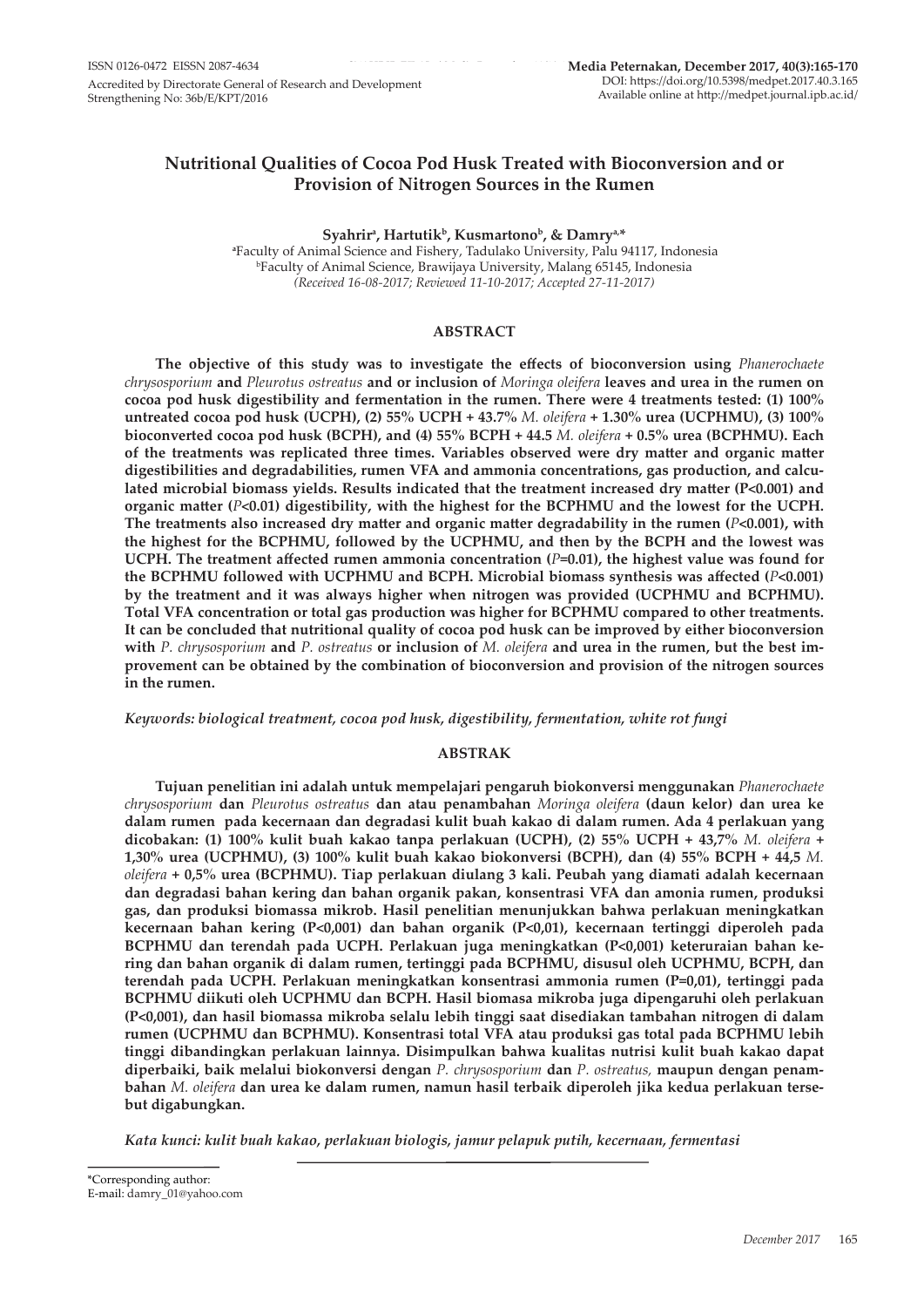## **INTRODUCTION**

Indonesia is the third largest cocoa producing country in the world after Ivory Coast and Ghana (Witjaksono & Asmin, 2016). In 2016, the total area of cocoa plantation in Indonesia was estimated to be about 1.7 million hectares with a total cocoa production of 760,429 tonnes (DGEC, 2015). Assuming that cocoa pod husk constitutes about 75% of the whole cocoa fruit (Cruz *et al.,* 2013), there was about 530,322 tones of cocoa pod husk produced in Indonesia in 2016. As a by-product of cocoa plantation industry, the cocoa pod husk is currently not being utilized optimally by farmers. The common practice regarding the cocoa pod husk is to leave it dried and rotten or use it as a mulching material for the cocoa plant itself.

Cocoa pod husk is a potential biomass that can be used as an animal feed resource, especially for ruminants (Puastuti & Susana, 2014). However, the cocoa pod husk is known to have low nutritional properties such as high cellulose and hemicellulose contents (Suparjo *et al.*, 2011; Daud *et al.*, 2013). It also contains a considerable amount of lignin, *i.e* approximately 14.7% on dry matter basis (Daud *et al*., 2013), which is higher than that in rice straw. Inclusion of untreated cocoa pod husk in ruminant diets has been associated with low feed intakes and negative live weight gains (Saili *et al.*, 2010).

Fermentative bioconversion of cocoa pod husk with white rot fungi seems to be a promising approach in attempt to increase its nutritional quality (Syahrir *et al.,* 2013; Laconi & Jayanegara, 2015; Yakin *et al*., 2016; Yakin *et al.,* 2017). Laconi & Jayanegara (2015) concluded that *Phanerochaete chrysosporium*, a species of white rot fungi capable of degrading lignin, was effective in improving the nutritive value of cocoa pod husk. In our previous study, we combined *P. chrysosporium* and *Pleurotus ostreatus* (another species of white rot fungi) and found that the two species acted synergistically in improving the nutritional properties of cocoa pod husk and its *in vitro* digestibility (Syahrir *et al.,* 2013).

*Moringa oleifera* is a multipurpose tree that grows well across Indonesia. *M. oleifera* leaves are known to contain high crude protein and several studies have indicated positive animal responses when it is included as a protein source or feed component in ruminant diets (Adegun *et al*., 2011; Mendieta-Araica *et al*., 2011; Asaolu *et al*., 2012; Babeker & Abdalbagi, 2015; Kholif *et al.*, 2015; Sultana *et al*., 2015; Babiker *et al.*, 2017; Syarifuddin *et al*., 2017). According to Soliva *et al*. (2005), crude protein in *M. oleifera* leaves is highly fermentable and is therefore expected to be used as an ammonia source for microbial protein synthesis rather than providing rumen by-pass proteins to the animals. *M. oleifera* leaves are also high in sulphur-containing amino acids (Makkar & Becker, 1997) and this may further benefit microbial protein synthesis in the rumen.

The objective of this study was to investigate the effects of bioconversion of cocoa pod husk with *P. chrysosporium* and *P. ostreatus* and or provision of *M. oleifera* and urea on its digestibility and fermentation in the rumen.

### **MATERIALS AND METHODS**

#### **Treatments**

There were four dietary treatments tested consisting of untreated (UCPH) or bio-converted cocoa pod husk (BCPH) with or without *M. oleifera* leaves and urea that were mixed at different proportions as shown in Table 1.

Bioconversion of cocoa pod husk was done by first mixing dried and finely ground cocoa pod husk (10 kg) with rice bran (1.5 kg), CaCO3 (0.15 kg), urea (10 g), and water (70% of the total weight). The mixture was placed in sealed bags and autoclaved at 121°C and 2 atm for 1 h and allowed to cool at the room temperature for 24–36h. It was then inoculated with either *P. chrysosporium*  $(10<sup>7</sup> cells/g)$  and or *P. ostreatus*  $(14.3 \times 10<sup>9</sup>cfu/mL)$  in a room temperature until the bags were completely covered with mycelium (after about 20 d of fermentation). Different dosages of the two white rot fungi were used and tested for the effects on the chemical composition of the cocoa pod husk and its *in vitro* digestibility (Syahrir *et al*., 2013). The best results were found for the cocoa pod husk that was treated with *P. chrysosporium* (8 g/ kg) and *P. ostreatus* (30 g/kg), and this was selected to be used in the current study.

### **Experimental Procedures**

Feed dry matter and organic matter digestibilities were estimated with the two-step *in vitro* digestion technique of Tilley & Terry (1963) as modified by van Der Meer (1980). The *in vitro* gas production technique

Table 1. Proportions of untreated and bio-converted cocoa pod husk, M. oleifera leaves and urea used in the treatments

|               | Proportions $(\%)$ |      |                            |      |       | <b>Nutrients</b> |  |  |
|---------------|--------------------|------|----------------------------|------|-------|------------------|--|--|
| Treatments    | <b>UCPH</b>        | FCPH | Moringa oleifera<br>leaves | Urea | DM(%) | $CP$ (% DM)      |  |  |
| <b>UCPH</b>   | 100                |      |                            |      | 86.8  | 5.06             |  |  |
| <b>UCPHMU</b> | 55                 |      | 43.7                       | 1.3  | 86.5  | 16.1             |  |  |
| <b>BCPH</b>   |                    | 100  |                            |      | 88.3  | 9.21             |  |  |
| <b>BCPHMU</b> |                    | 55   | 44.5                       | 0.5  | 88.9  | 16.1             |  |  |

Note: UCPH= untreated cocoa pod husk, UCPHMU= untreated cocoa pod husk + *M. oleifera* + Urea, BCPH= bio-converted cocoa pod husk, BCPHMU= bio-converted cocoa pod husk + *M. oleifera* + Urea.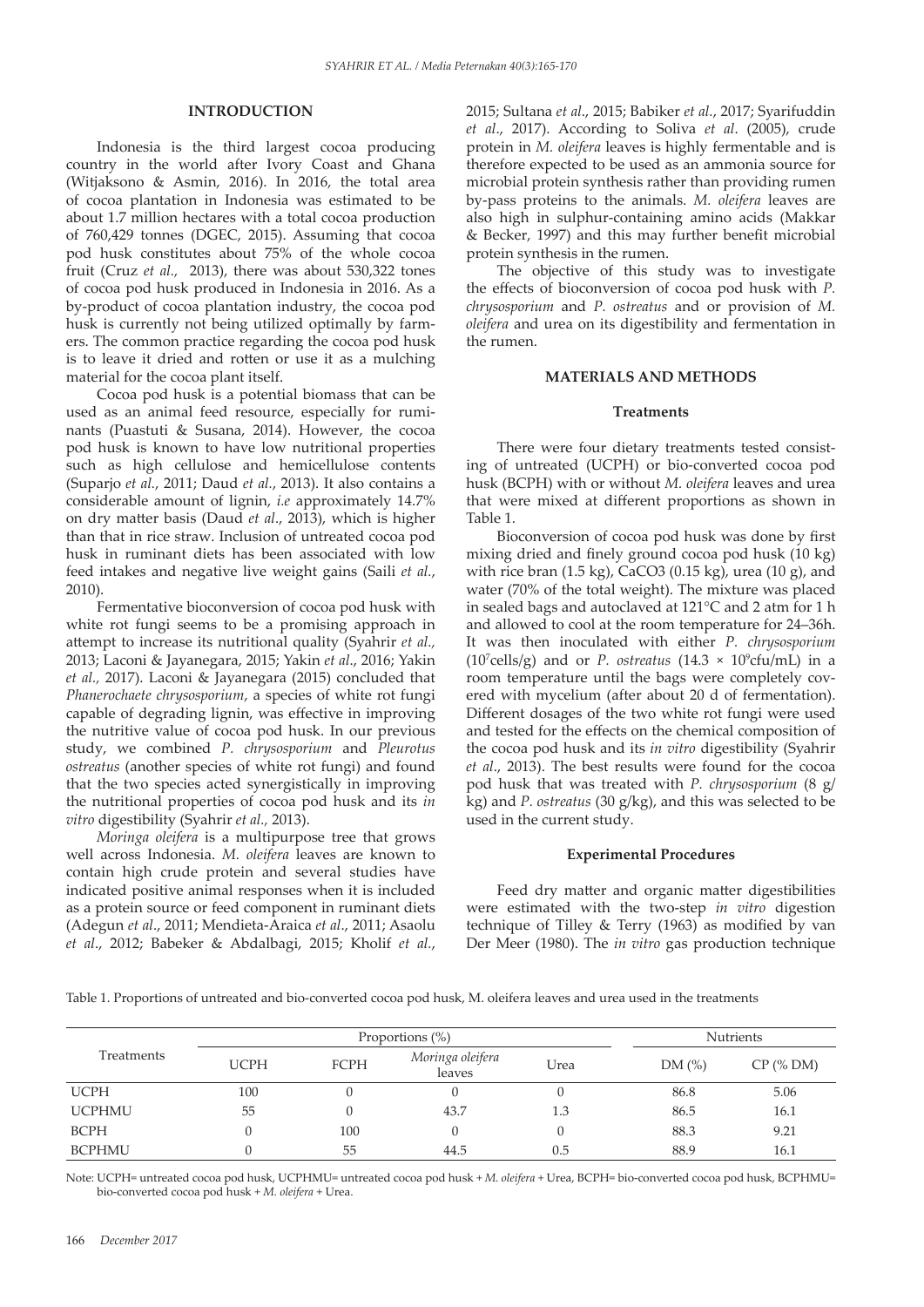of Menke *et al.* (1979) as modified by Makkar *et al.* (1995) was employed to study rumen fermentation. Both experiments were run in a randomized block design with time of rumen fluid collection serving as the block. Each of the dietary treatments was replicated five times.

The rumen fluids were obtained from a fistulated cow (BW  $\pm$  450 kg) maintained on a diet with a crude protein content of about 18%. The diet consisted of a concentrate feed (a mixture of cooked soybean peel and rice bran) given at 1% BW in the morning and *P. purpureum* that was given *ad libitum* after the concentrate. The fermentation lasted for 96 h, and gas production was recorded at 0, 2, 4, 8 16, 24, 36, 48, 72, and 96 h of incubation. At the end of the 96 h incubation, the fermentation was terminated by immersing the fermentation syringes in ice and the contents were then centrifuged (2.500 rpm; 15 min) to obtain the supernatants for  $NH<sub>3</sub>$  and VFA analyses. Residues from two syringes were taken and prepared for determinations of DM and OM contents, while the remaining syringes were prepared for determination of microbial biomass synthesis (Blummel *et al.,* 1997). For determination of microbial biomass, the syringe contents were transferred to a beaker glass and added with 100 mL of NDS solutions before it was refluxed for 60 min. The solution was then filtered with filter crucible (porosity 0.01 mm), washed with a least amount of hot water and followed with 75 mL of acetone and then dried in an oven (105°C; 4 h). Microbial biomass (mg) was calculated as the difference between apparent (substrate incubated–centrifuged residue) and true digestibility (substrate incubated–residu after NDS treatment).

#### **Chemical Analysis**

Feed dry matter content was determined by drying the feed samples to a constant weight at 60°C. The concentration of NH<sub>3</sub> in the fermentation supernatant was analysed with the Conway method (General Laboratory Procedure, 1966). One mL of each supernatant and 1 mL of saturated NaOH (40%) was placed oppositely on each side of the Conway disc. One mL of  $H_3BO_4$  solution (4%) as indicator was also placed in the middle of the disc before the disc was covered air-tightly. The disc contents were then mixed by a gentle shaking before it was allowed to stand in a room temperature for 24h. The contents was then back titrated with 0.01N HCl until its color turned back to its original color before the titration. Ammonia concentration was calculated as:  $NH_{3}$ -N (mg/mL)= (mL HCl used x N HCl) × NH<sub>3</sub> MW ×

 $100^{-1}$  mg/mL

The total VFA concentration was determined according to General Laboratory Procedure (1966) while that of individual VFA was done on a gas chromatographer (Shimadzu GC 9 AM equipped with a flame ionization detector and Shimadzu C-RGA integrator) according to Bachruddin (1996). For the individual VFA concentration, rumen fluid sample was first centrifuged (3,000 rpm; 10 min) and 2  $\mu$ L of the supernatant was injected after the injection of a standard VFA solution.

### **Calculations**

Gas production data were fitted to the exponential equation of  $p= a + b$  (1 - e<sup>-ct</sup>) (Ørskov & McDonald, 1979), where p represents gas volume at time t, a the gas produced from the soluble fraction, b the gas produced from the insoluble but fermentable fraction, a+b the potential gas production, and c the rate constant of gas production during incubation  $(\% h^{-1})$ .

### **Statistical Analysis**

One way analysis of variance for the randomized experimental block design was performed to evaluate effects of the treatments on variables observed, and significant difference among individual variable means were identified with Duncan's Multiple Range Test (Steel & Torrie, 1991). Means differences were considered significant at *P*<0.05.

### **RESULTS**

Nutrient contents of cocoa pod husk and nitrogen supplements are presented in Table 2. *In vitro* dry matter and organic matter digestibilities of treatment feeds in the rumen fluid are shown in Table 3 while those of rumen fermentation parameters and gas productions are presented in Tables 4 and 5, respectively. Results indicated that dry matter and organic matter digestibilities among treatments differed one another, being the highest was found in the bioconverted cocoa pod husk added with *M. oleifera* and urea (BCPHMU) and the lowest was found in the untreated cocoa pod husk (UCPH). Digestibilities of dry matter (48.0±1.03%) and organic matter (48.0±1.97%) for the untreated cocoa pod husk provided with nitrogen sources (UCPHMU) were higher (P<0.01) than the corresponding values for the bioconverted cocoa pod husk (BCPH) which was 46.0±1.09% and 45.0±1.65%, respectively (Table 3).

Total VFA concentration, individual VFA proportion (Table 4), and total gas production (Table 5) were not affected by the treatments, except for the BCPHMU that were higher (P<0.05) than the other treatments. However,  $NH<sub>3</sub>$  concentration for the BCPHMU was higher than the others, while the  $NH<sub>3</sub>$  concentrations for the UCPHMU and the BCPH remained similar. Results

Table 2. Chemical compositions of feed ingredients (%)

| <b>Nutrients</b> | UCPH  | <b>BCPH</b> | M. oleifera<br>leaves | Urea   |
|------------------|-------|-------------|-----------------------|--------|
| Dry matter       | 86.60 | 88.30       | 89.60                 | 99.50  |
| Crude protein    | 5.84  | 10.10       | 24.50                 | 288.00 |
| Crude fiber      | 44.40 | 38.40       | 18.30                 |        |
| Ether extracts   | 2.75  | 2.56        | 4.40                  |        |
| Organic matter   | 76.10 | 76.30       | 81.40                 |        |
| N-free extract   | 23.51 | 25.24       | 34.20                 |        |

Note: UCPH= untreated cocoa pod husk; FCPH= bio-converted cocoa pod husk.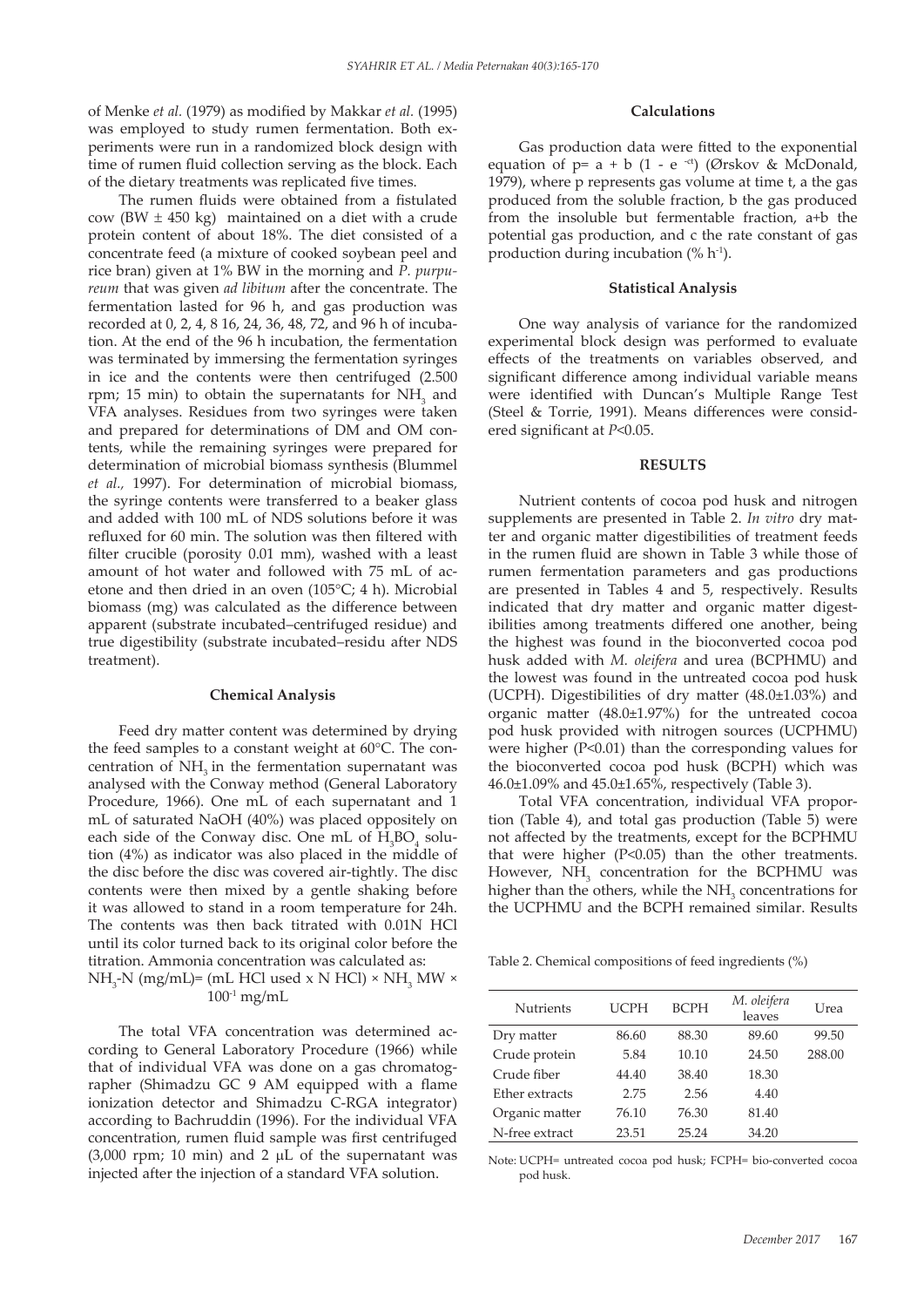Table 3. Dry matter and organic matter digestibilities of feed treatments determined with two-steps *in vitro*  incubation

| Treatments    | <i>In vitro</i> digestibility (%) |                              |  |  |
|---------------|-----------------------------------|------------------------------|--|--|
|               | Dry matter                        | Organic matter               |  |  |
| <b>UCPH</b>   | $40.5 \pm 1.08$ <sup>a</sup>      | $38.6 \pm 1.15^{\circ}$      |  |  |
| <b>UCPHMU</b> | $48.0 \pm 1.03$ c                 | $48.0 \pm 1.97$ <sup>b</sup> |  |  |
| <b>BCPH</b>   | $46.0 \pm 1.09$ <sup>b</sup>      | $45.0 \pm 1.65^{\circ}$      |  |  |
| <b>BCPHMU</b> | $49.9 \pm 0.68$ <sup>d</sup>      | $50.2 \pm 2.65$ <sup>d</sup> |  |  |
| <b>SEM</b>    | 0.06                              | 0.18                         |  |  |
| p-value       | 0.000                             | 0.001                        |  |  |

Note: UCPH= untreated cocoa pod husk, UCPHMU= untreated cocoa pod husk + *M. oleifera* + Urea, BCPH= bio-converted cocoa pod husk, BCPHMU= bio-converted cocoa pod husk + *M. oleifera* + Urea. Means in the same column with diferent superscripts differ significantly (P<0.05).

for dry matter and organic matter degradabilities followed a similar trend with those for digestibilities in which the BCPHMU exhibited the highest values, followed by the UCPHMU, and then by the BCPH and the lowest one was UCPH. Microbial biomass synthesis was higher when nitrogen sources were provided in the rumen.

# **DISCUSSION**

This study indicated that bioconversion of cocoa pod husk with a combination of *P. chrysosporium* and *P.ostreatus* had desirable effects on the nutritional values of the cocoa pod husk for ruminants. Significant higher dry matter and organic matter digestibilities were found in the bio-converted than in the untreated cocoa pod husk (BCPH *vs* UCPH; Table 3). There was about 14% increase in dry matter digestibility and 17% in organic matter digestibility due to the biological treatment of the cocoa pod husk. The increased feed digestibility found in the current study was consistent with the results reported previously (Syahrir *et al.,* 2013) and this was probably related to the reduction in lignin contents of the cocoa pod husk after the bioconversion that had provided more sites for microbial fermentation in the rumen. Provision of nitrogen sources in the form of *M. oleifea* leaves and urea in the rumen also improved the dry matter and organic matter digestibilities. The improvement in digestibility due to the provision of nitrogen sources was higher (for dry matter) and similar (for organic matter) compared to that for the bioconversion treatment. Dry matter or organic matter digestibility was further improved by the combination of nitrogen source and bioconversion compared to each of these treatments *per se*.

Similar increases due to the bioconversion treatment and or the provision of nitrogen were also found

|                                    | Treatments  |                   |                     |                    |            |          |
|------------------------------------|-------------|-------------------|---------------------|--------------------|------------|----------|
| Variables                          | <b>UCPH</b> | <b>UCPHMU</b>     | <b>BCPH</b>         | <b>BCPHMU</b>      | <b>SEM</b> | p-value  |
| Total VFA concentration (mM)       | 60.50a      | 62.70a            | 62.00a              | 63.40 <sup>b</sup> | 0.12       | 0.04     |
| Acetate, C2 (%)                    | 75.40       | 74.00             | 74.40               | 74.00              | 0.08       | 0.07     |
| Propionate, C3 (%)                 | 15.40       | 15.90             | 16.30               | 15.90              | 0.05       | 0.06     |
| Butyrate, C4 (%)                   | 9.55        | 10.10             | 9.37                | 10.10              | 0.05       | 0.41     |
| C2:C3 ratio                        | 5.09        | 4.67              | 4.58                | 4.64               | 0.04       | 0.45     |
| NH <sub>3</sub> concentration (mM) | 8.65a       | 9.29 <sup>b</sup> | 9.11 <sup>b</sup>   | 10.30c             | 0.11       | 0.01     |
| DM degradability (%)               | 38.70a      | 49.00c            | 45.70 <sup>b</sup>  | 51.40 <sup>d</sup> | 0.12       | $\theta$ |
| OM degradability (%)               | 37.00a      | 48.10c            | 42.30 <sup>b</sup>  | 50.30 <sup>d</sup> | 0.09       | $\theta$ |
| Microbial biomass synthesis (mg)   | 82.20a      | $85.10^{bc}$      | 83.10 <sup>ab</sup> | 86.00c             | 0.03       | $\theta$ |
|                                    |             |                   |                     |                    |            |          |

Table 4. Fermentation variables of feed treatments after 96 h of incubation

Note: Means in the same row with diferent superscripts differ significantly (P<0.05).

Table 5. Total gas production and gas production variables after 96 h of incubation

|                               | Treatments  |         |                   |                   |            |         |
|-------------------------------|-------------|---------|-------------------|-------------------|------------|---------|
| Variables                     | <b>UCPH</b> | UCPHMU  | <b>BCPH</b>       | <b>BCPHMU</b>     | <b>SEM</b> | p-value |
| Gas production (mL/500 mg DM) | 69.3a       | 69.9a   | 70.4 <sup>a</sup> | 73.2 <sup>b</sup> | 0.08       |         |
| a                             | $-4.33$     | $-3.89$ | $-4.55$           | $-4.05$           | nd         | nd      |
| b                             | 76.1        | 75.6    | 77.6              | 79.8              | 0.19       | 0.07    |
|                               | 0.04        | 0.04    | 0.04              | 0.04              |            | 0.12    |

Note: Means in the same row with diferent superscripts differ significantly (P<0.05). nd= not determind; a= the gas produced from the soluble fraction; b= the gas produced from the insoluble but fermentable fraction; and c= the rate constant of gas production during incubation (% h<sup>-1</sup>).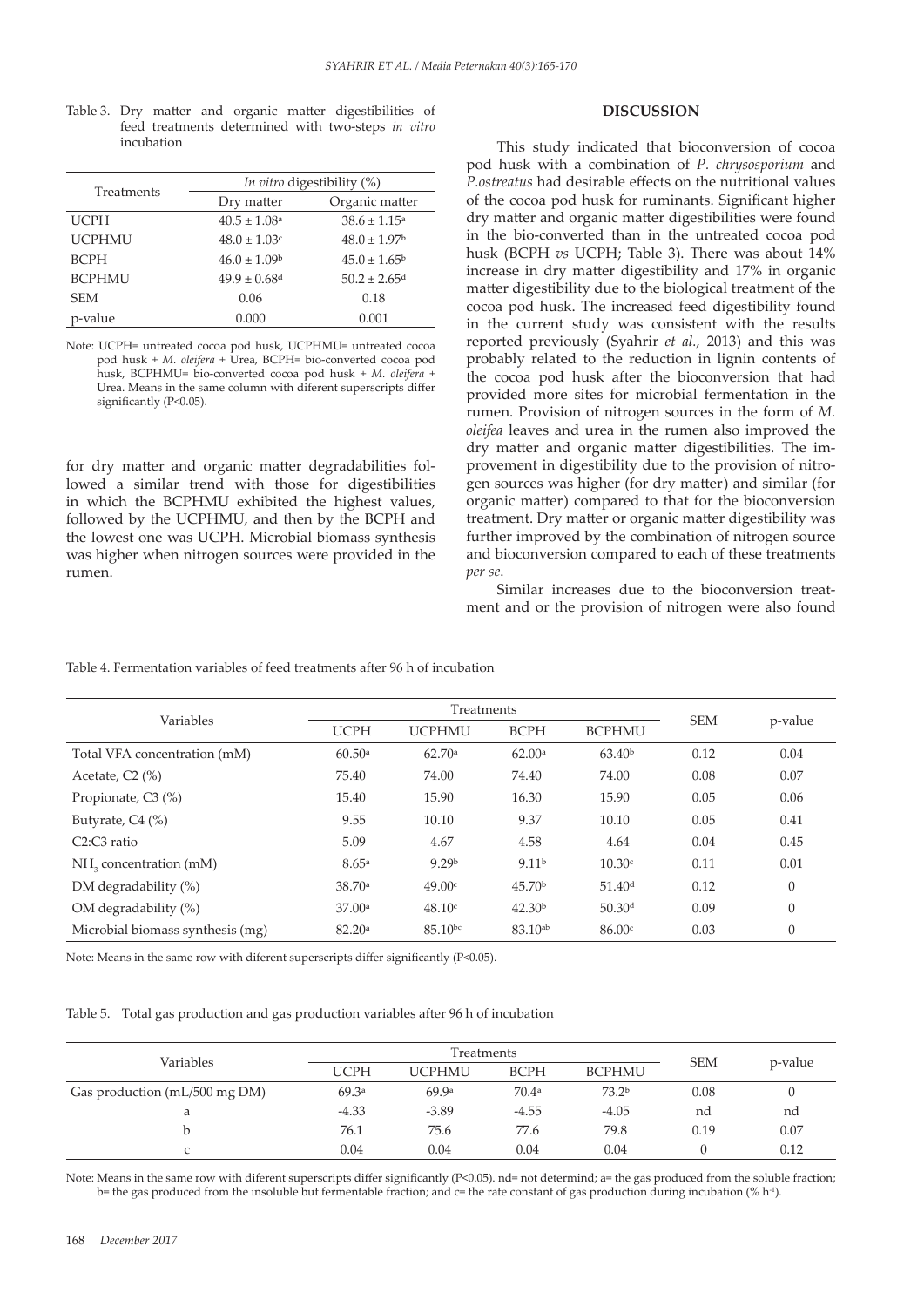for dry matter and organic matter degradabilities of cocoa pod husk in the rumen (Table 4). Provision of *M. oleifera* and urea in the rumen increased rumen dry matter and organic matter degradabilities by 27% and 30%, respectively, for the untreated cocoa pod husk; while the respective corresponding values for the bioconverted cocoa pod husk were 13% and 19%. As for feed digestibility mentioned above, *M. oleifera* combined with urea exhibited higher effects on dry matter and organic matter degradabilities of cocoa pod husk in the rumen compared to the bioconversion treatment. The higher effect on rumen *in-vitro* dry matter digestibility of cocoa pod husk when added with urea than when treated with *Phanerochaete chrysosporium* was also found by Laconi & Jayanegara (2015). Results of this study and those of Laconi & Jayanegara (2015) show that provision of additional nitrogen sources to the rumen is probably more preferable approach to increase the cocoa pod husk digestibility than biologically treating it with white rot fungi.

The rumen fluid ammonia concentrations found in this study (8.65–10.3 mM) were well above the optimum concentrations of 3.5–5.7 mM for microbial protein synthesis in the rumen suggested by Satter & Slyter (1974). However, other studies have found optimum microbial protein synthesis at higher rumen ammonia concentrations (Hume *et al.,* 1970; Allen & Miller, 1976). The ammonia concentrations were also similar or above the suggested rumen ammonia concentrations of *ca.* 8.8 mM for optimum rumen degradability of fibrous diets (Preston & Leng, 1987). Based on the observed rumen ammonia concentrations in this study, rumen microbial growth and fermentation may have been proceeded normally.

While both provision of nitrogen sources in the rumen and bioconversion in this study increased the rumen ammonia concentrations significantly, higher microbial biomass production was only shown when *M. oleifera* and urea were added to either untreated or bio-converted cocoa pod husk (Table 4). It was probably that other forms of nitrogen than ammonia (amino acids and small peptide) were also available and beneficial for the growth and synthesis of rumen microbes when *M. oleifera* was present. *M. oleifera* leaves are known to contain high levels of sulphur-containing amino acids (Makkar & Becker, 1997), and the S requirement of rumen microbes for the synthesis of its own S-containing amino acids is apparent (McSweeney & Denman, 2007; Akinlade & Ososanya, 2016).

Provision of additional nitrogen sources in the rumen or treating the cocoa pod husk biologically with *P. chrysosporium* and *P. ostreatus* had no effect on total or individual VFA concentrations and gas productions and parameters in the rumen (Table 4 and 5). The facts that the higher feed degradability was not followed with higher fermentation products might have indicated that the degraded feed organic matter was probably used for microbial biomass synthesis rather than being fermented. The presence of sulphur-containing amino acids in *M. oleifera* and higher ammonia concentrations may have promoted a more efficient microbial growth in the rumen.

# **CONCLUSION**

It can be concluded that nutritional quality of cocoa pod husk can be improved by either bioconversion with *P. chrysosporium* and *P. ostreatus* or inclusion of *M. oleifera* and urea in the rumen, but the best improvement can be obtained by the combination of bioconversion and provision of the nitrogen sources in the rumen.

### **REFERENCES**

- **Adegun, M.K., P.A. Aye, & F.A.S. Dairo.** 2011. Evaluation of *Moringa oleifera*, *Gliricidia sepium* and *Leucaena leucocephala*based multi nutrient blocks as feed supplements for sheep in South Western Nigeria. Agric. Biol. J. North Am. 2: 1395– 1401. https://doi.org/10.5251/abjna.2011.2.11.1395.1401
- **Akinlade, A.T. & T.O. Ososanya.** 2016. Nutrient utilization, ruminal mircobial population and fermentation characteristics of West African Dwarf (WAD) rams fed ammonium sulphate fortified diets. J. Anim. Prod. Res. 28: 309-317.
- **Allen, S.A. & E.L. Miller.** 1976. Determination of nitrogen for microbial growth from the effect of urea supplementation of a low  $N$  diet on abomasal  $N$  flow and  $N$  recycling in wethers and lambs. Br J Nutr 36: 353-368. https://doi. org/10.1079/BJN19760092.
- **Asaolu, V., R. Binuomote, J. Akinlade, O. Aderinola, & O. Oyelami.** 2012. Intake and growth performance of West African dwarf goats fed *Moringa oleifera*, *Gliricidia sepium* and *Leucaena leucocephala* dried leaves as supplements to cassava peels. J. Biol. Agric. Healthc. 2: 76–88.
- **Babeker, E.A. & Y.M. Abdalbagi.** 2015. Effect of feeding different levels of *Moringa oleifera* leaves on performance, haematological, biochemical and some physiological parameters of Sudan Nubian goats. Online J. Anim. Feed Res 5: 50–61.
- **Babiker, E.E., F.A.L. Juhaemi, K. Ghafoor, & K.A Abdoun.** 2017. Comparative study on feeding value of *Moringa leaves* as a partial replacement for alfalfa hay in ewes and goats. Livest Sci 195: 21-26. https://doi.org/10.1016/j. livsci.2016.11.010
- **Bachruddin, Z.** 1996. Pengukuran pH dan Asam Lemak Terbang (Vollatile Fatty Acid – VFA) Cairan Rumen dengan Gas Khromatografi (Kursus Singkat Teknik Evaluasi Pakan Ruminansia). Fakultas Peternakan UGM, Yogyakarta.
- **Blummel M., H. Steinglass, & K. Becker.** 1997. The relationship between in-vitro gas production, in-vitro microbial biomass yield and 15N incorporation and its implications for prediction of voluntary feed intake of roughages. Br J Nutr 72: 911-921. https://doi.org/10.1079/BJN19970089
- **Cruz G., M. Pirilä, H. Huuhtanen, L. Carrión, E. Alvarenga, & R. L. Keiski.** 2012. Production of activated carbon from cocoa (*Theobroma cacao*) pod husk. J Civil Environment Engg 2: 1-6. 2012, 2:2 http://dx.doi.org/10.4172/2165-784X.1000109.
- **Daud, Z., A.S.M. Kassim, A.M. Aripin, H. Awang, & M.Z.M Hatta.** 2013. Chemical composition and morphological of cocoa pod husks and cassava peels for pulp and paper production. Aust. J. Basic Appl. Sci. 7: 406-411
- **Directorate General of Estate Crops (DGEC).** 2015. Tree Crops Estate of Indonesia (2014-2016). Indonesian Ministry of Agriculture, Jakarta.
- **General Laboratory Procedure.** 1966. Department of Dairy Science. University of Wisconsin. Madison, USA.
- **Hume, I. D., R. J. Moir, & M. Somers.** 1970. Synthesis of microbial protein in the rumen. 1. Influence of the level of nitrogen intake. Aust J Agric Res 21: 283-296. http://dx.doi. org/10.1071/AR9700283.
- **Kholif, A.E., G.A. Gouda, T.A. Morsy, A.Z.M. Salem, S. Lopez, & A.M. Kholif.** 2015. *Moringa oleifera* leaf meal as a protein